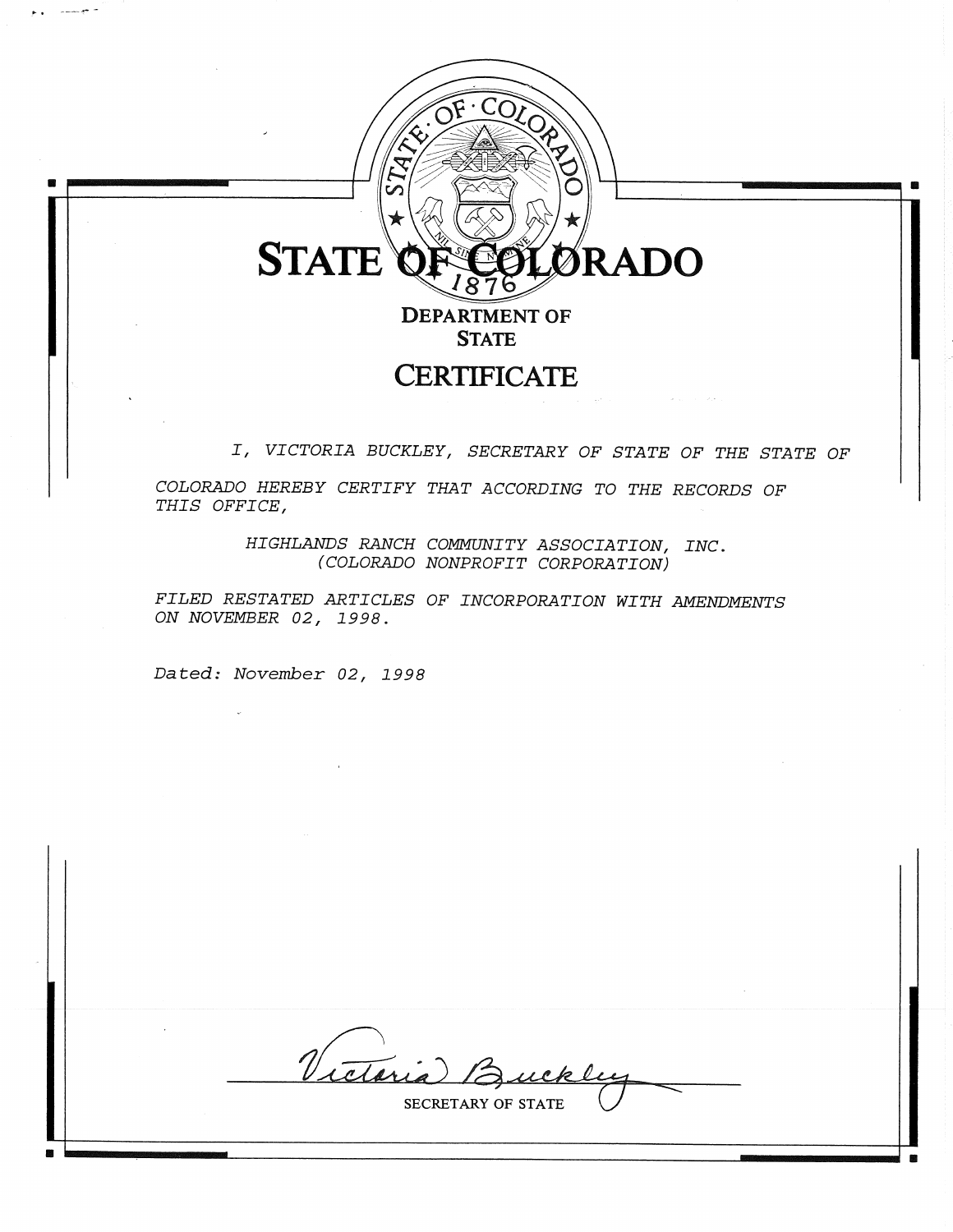RESTATED ARTICLES OF INCORPORATION WITH AMENDMENTS OF COLORADO SECRETARY OF STATE WITH AMENDMENTS OF COLORADO SECRETARY OF STATE HIGHLANDS RANCH COMMUNITY ASSOCIATION 10324 SEART M 60.00 Pursuant to applicable Colorado law, HIGHLANDESRETANCHOF STATE<br>11-02-1998 14:25:1 11-02-1998 14:25:21 COMMUNITY ASSOCIATION, INC., a Colorado nonprofit corporation, restates and amends its articles of incorporation. The original Articles of Incorporation were filed with the Secretary of State of Colorado on September 10, 1981.

**PLED. CUSTONER COPY**<br>-..... VICTORIA BUCKLEY

Highlands Ranch Community Association, Inc. hereby certifies to the Secretary of State of Colorado that:

1. Highlands Ranch Community Association, Inc. desires to amend and restate its Articles of Incorporation as currently in effect as hereinafter provided.

2. The provisions set forth in these Restated Articles Of Incorporation with Amendments supersede the original Articles of Incorporation and all amendments thereto. These Restated Articles Of Incorporation with Amendments currently set forth the provisions of the Articles of Incorporation, as amended, of the Corporation.

3. The Articles of Incorporation of Highlands Ranch Community Association, Inc. are hereby amended by striking in their entirety Articles I through XIII, inclusive, and by substituting in lieu thereof the following:

# I. NAME

The name of this corporation shall be Highlands Ranch Community Association, Inc. ("Association").

القياسيات الأثور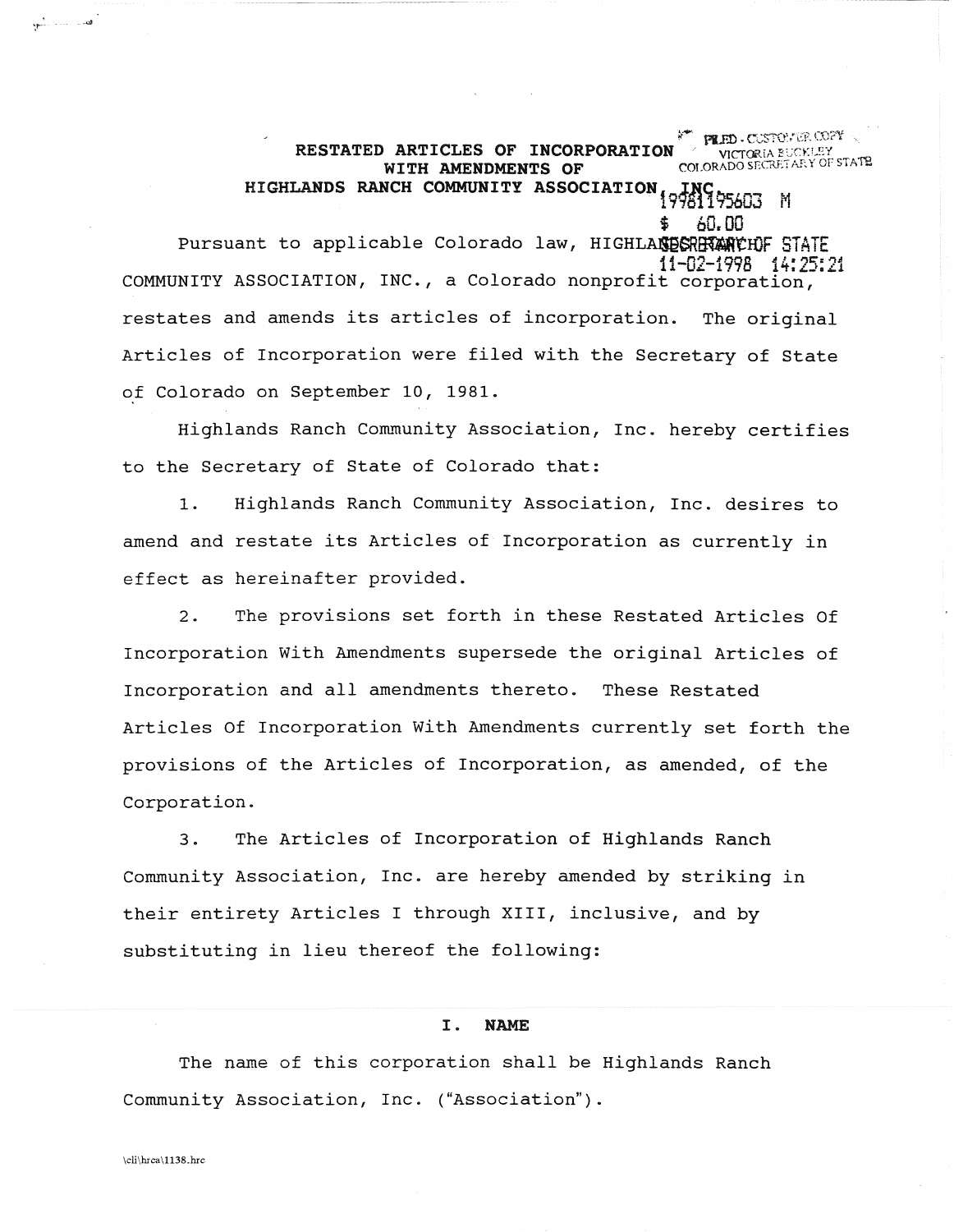#### ·11. **DURATION**

The period of duration of the Association shall be perpetual.

#### **III. PURPOSES**

The Association is organized to be and constitute the Association to which reference is made in the Community Declaration for Highlands Ranch Community Association, Inc. ("Community Declaration"). The Community Declaration was executed by the Declarant as defined in the Community Declaration. The Community Declaration was recorded in the office of the Clerk and Recorder of Douglas County, Colorado on September 17, 1981 in Book 421, Page 924.

The Community Declaration relates to real property in Douglas County, Colorado, which may become annexed and made subject to the Community Declaration ("Project Area"). Any real property which is, in fact, annexed and made subject to the Community Declaration is referred to as the "Community Association Area."

The Association is not organized in contemplation of pecuniary gain or profit to Members.

Specific purposes for which the Association is organized are:

(a) To exercise all of the rights, powers and privileges and to perform all of the duties and obligations of the Association as set forth in the Community Declaration or in any amendment to the Community Declaration.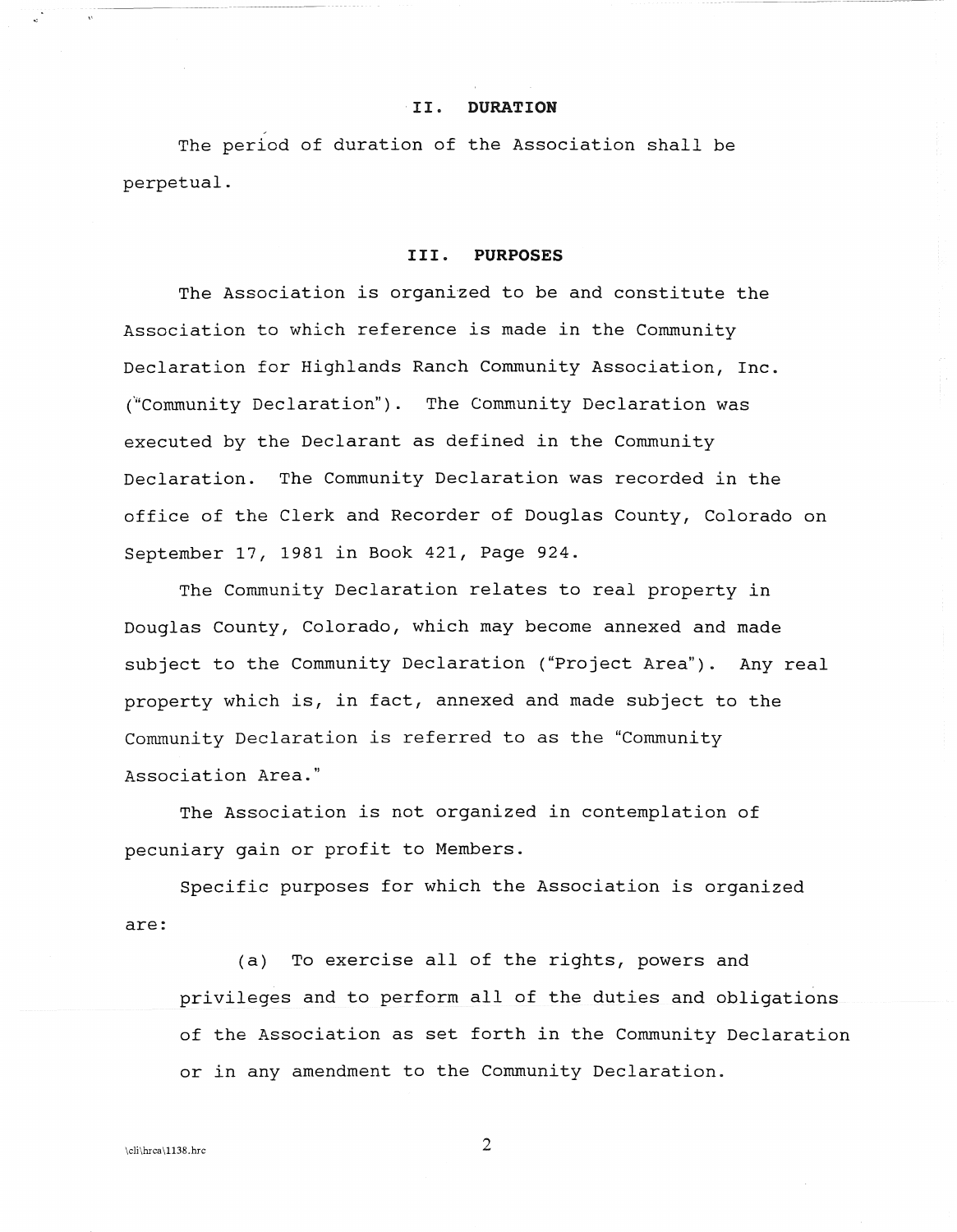(b) To provide for maintenance, preservation and , architectural control of the Community Association Area including Privately Owned Sites and Community Association Properties within the Community Association Area.

(c) To promote, foster and advance the health, safety and welfare of residents within the Community Association Area.

(d) To fix, levy, collect and enforce payment of, by any lawful means, assessments and other amounts payable by or with respect to Owners of privately Owned Sites within the Community Association Area as provided in the Community Declaration.

(e) To manage, control, operate, maintain, repair and improve Community Association Properties and any Recreation Centers within Community Association Properties, and to perform services and functions for or relating to the Community Association Area, all as provided in the Community Declaration.

(f) To enforce covenants, restrictions, conditions and equitable servitudes affecting the Community Association Area.

(g) To make and enforce rules and regulations with respect to the use of Privately Owned Sites and Community Association properties within the Community Association Area, as provided in the Community Declaration.

 $\overline{3}$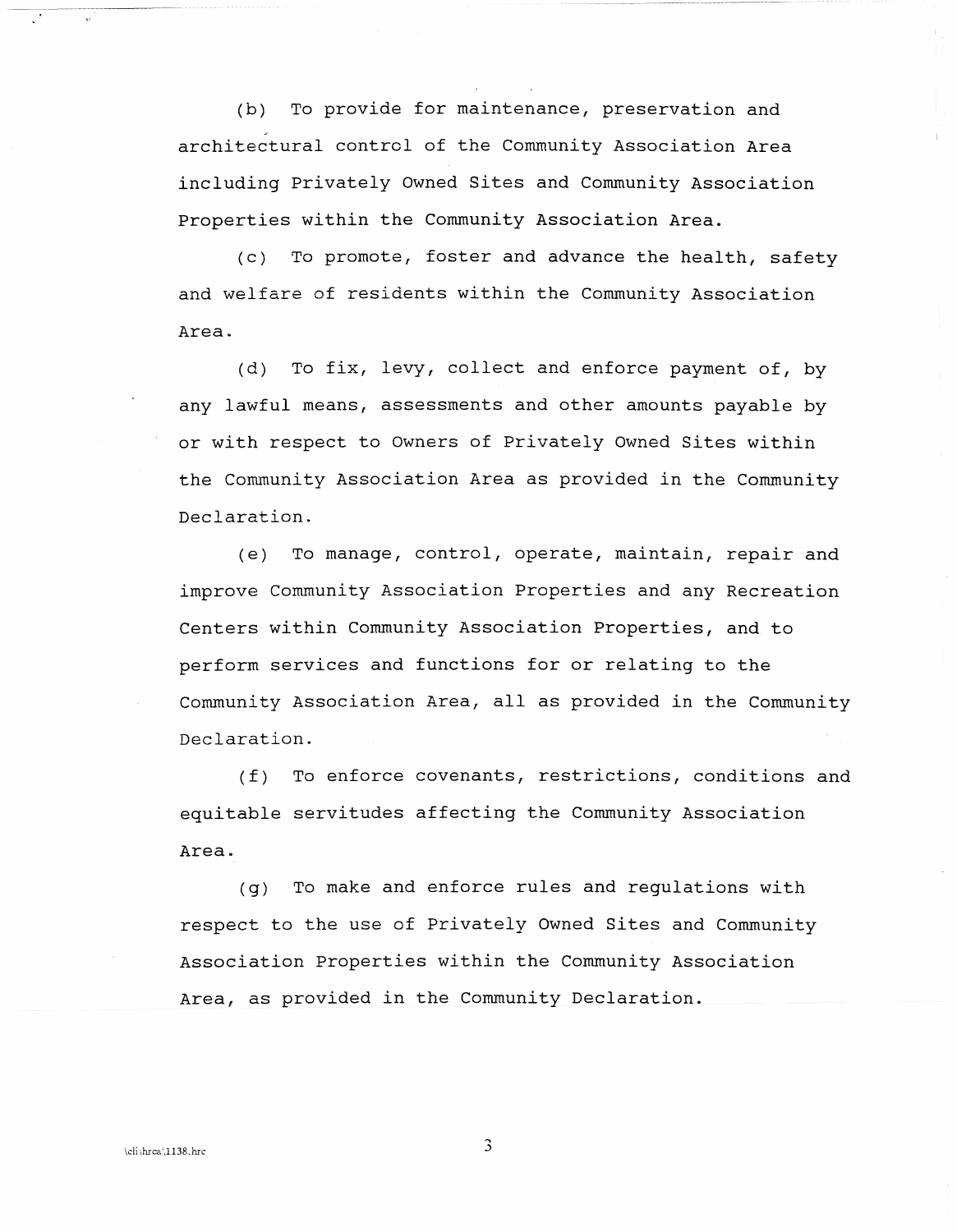(h) To establish and maintain the Community Association Area as property of the highest quality and value, and to enhance and protect its value, desirability and attractiveness.

Each purpose specified herein is an independent purpose and is not to be restricted by reference to or inference from the terms of any other purpose.

#### IV. POWERS

The Association shall have all of the powers which a nonprofit corporation may exercise under applicable law, including when effective the Colorado Revised Nonprofit Corporation Act and the laws of the State of Colorado in effect from time to time.

# V. REGISTERED OFFICE AND AGENT

The current registered office of the Association is at 9568 South University Boulevard, Highlands Ranch, Colorado 80126. This office is in Douglas County, Colorado. The current registered agent of the Association, whose business office is identical with such registered office, is Gary Debus, Community Manager. The registered office and registered agent may be changed, without amendment of these Restated Articles Of Incorporation with Amendments, as provided by statute.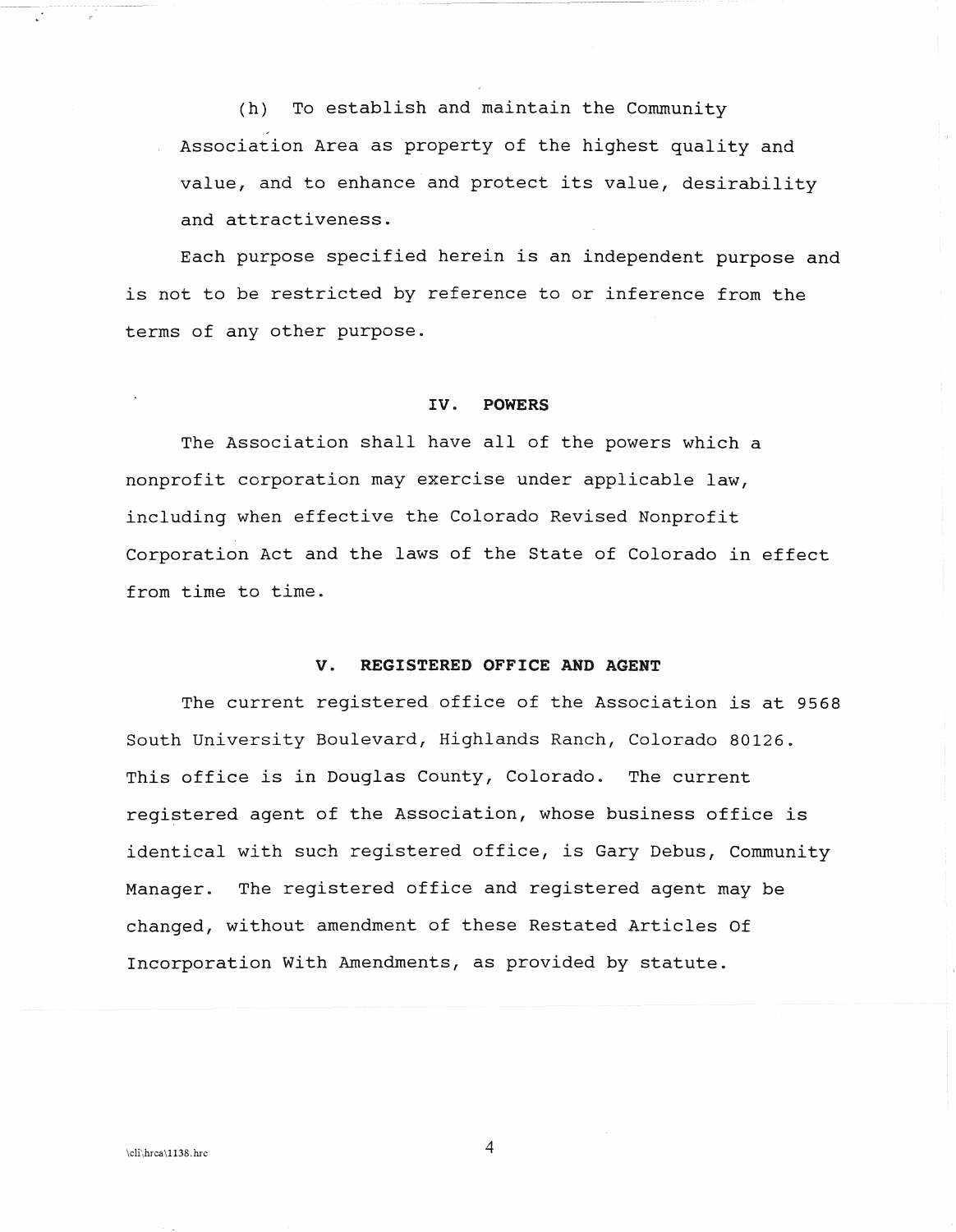#### **VI. BOARD OF DIRECTORS**

The business and affairs of the Association shall be managed by a Board of Directors. The duties, qualifications, number and term of Directors and the manner of their election, appointment and removal shall be as set forth in the Bylaws.

The Board of Directors shall exercise the powers granted to the Association except those expressly reserved to the Members, and the Board of Directors shall also administer the affairs of the Association in accordance with the provisions of these Articles, the Bylaws, the Community Declaration and laws relating to and governing nonprofit corporations of Colorado.

# **VI I . MEMBERS**

Members, as that term is used in Colorado nonprofit law, including the Colorado Revised Nonprofit Corporation Act, shall be the Delegates elected by Owners of Privately Owned Sites in the Community Association Area (as these terms are defined in the Community Declaration), notwithstanding the fact that, in the Community Declaration and in the Bylaws of the Association, the Owners of Privately Owned Sites are referred to and designated as Members. Wherever in the Colorado Revised Nonprofit Corporation Act, reference is made to members (as, for example, in statutory provisions requiring an annual meeting of members, permitting removal of directors by members or relating to voting on amendments to these Articles of Incorporation) the members referred to shall be such Delegates.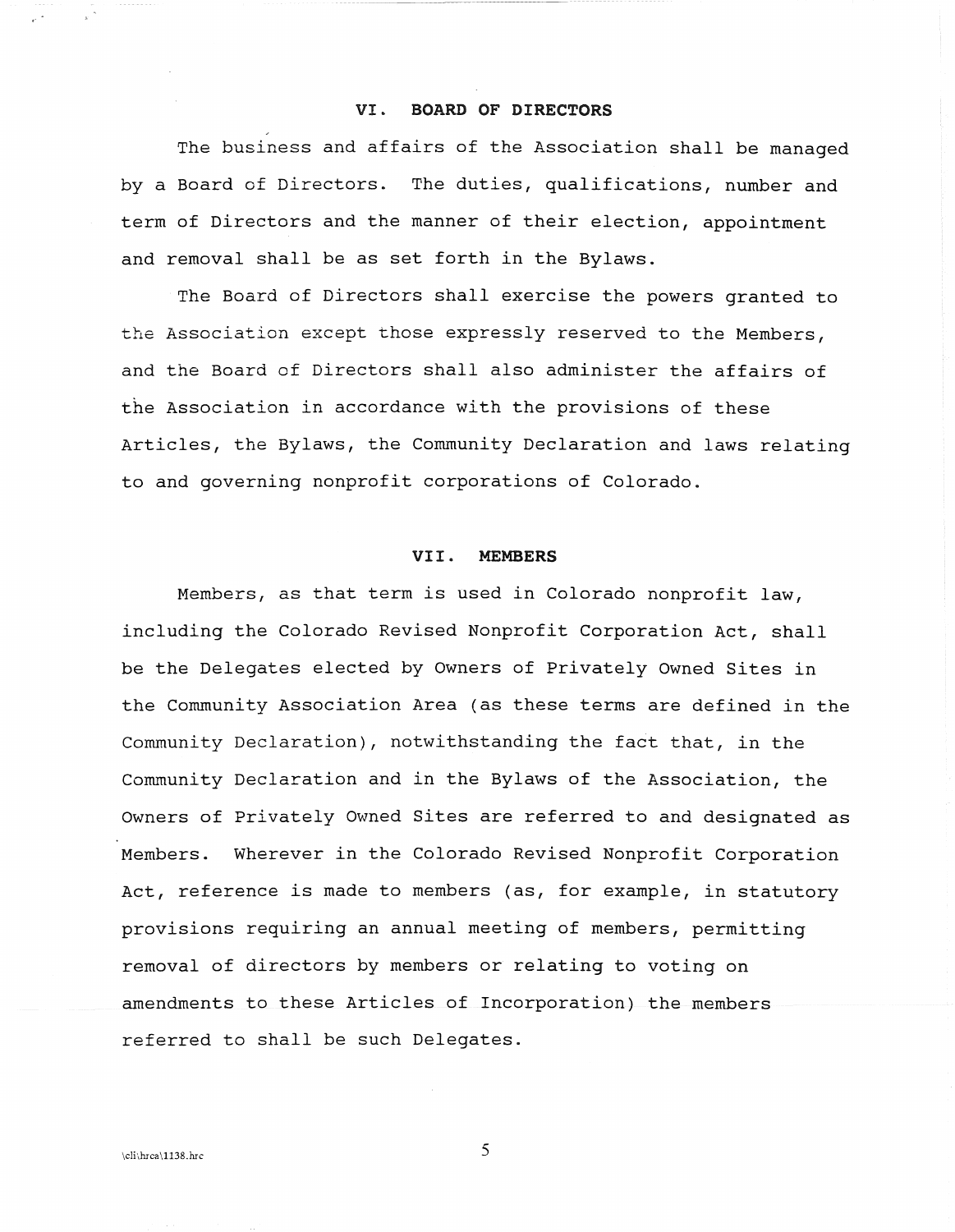Delegates shall be elected by Owners of Privately Owned Sites within Delegate Districts as provided in the Community Declaration and Bylaws of the Association.

Each Delegate shall have one vote for each Privately Owned Site located in the Delegate District represented by such Delegate except that, in the case of each Privately Owned Site improved with residential apartments, the Delegate shall have one vote for each three apartment units located on the Privately Owned Site with a full vote assigned for any extra one or two apartments in lieu of assigning any fractional votes. In no event however may the votes attributable to apartment units or other properties designed for residential rentals exceed 49% of the total votes of all Delegates. Owners may instruct a Delegate as to the manner in which the Delegate is to vote on any issue as provided in the Community Declaration.

#### VIII. PROXY VOTING

A Delegate shall be entitled to vote in person or by proxy. Owners of Privately Owned Sites may be authorized in the Bylaws of the Association to vote by proxy on any matters on which such Owners are entitled to vote including the election of Delegates.

# IX. CUMULATIVE VOTING

Cumulative voting by Delegates in the election of Directors shall be permitted. Amended - See following page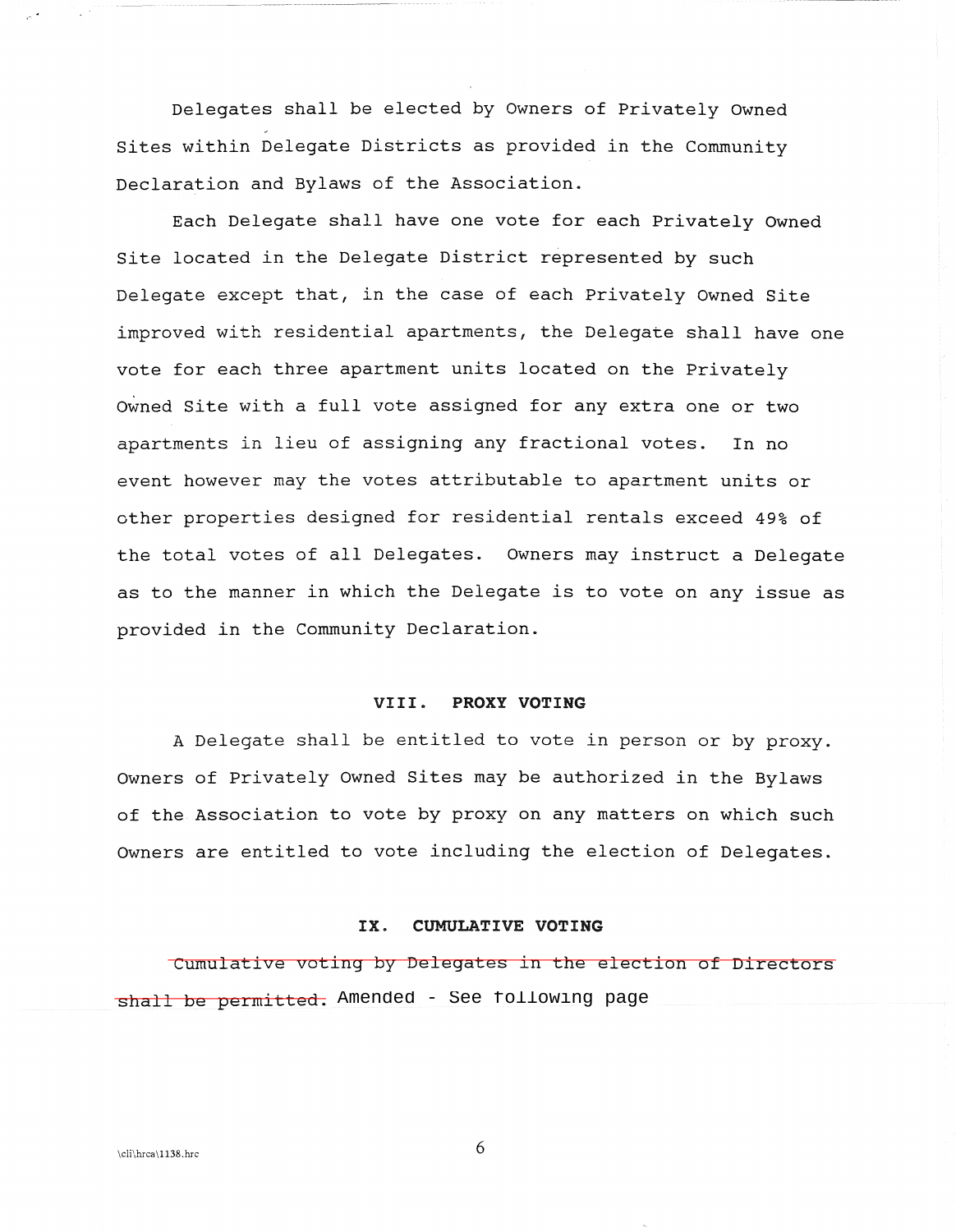# **ARTICLES OF AMENDMENT TO ARTICLES OF INCORPORATION OF HIGHLANDS RANCH COMMUNITY ASSOCIATION, INC.**

This Amendment to the Articles of Incorporation (this "Amendment") of Highlands Ranch Community Association, Inc., a Colorado non-profit corporation ("Corporation"), was adopted by the requisite majority of the votes present in person or by proxy and entitled to be cast at a meeting of the Delegates of the Corporation duly called and held on March 16, 2010.

The existing Article IX of the Articles of Incorporation in effect as of the date hereof shall be amended and replaced in its entirety with the following:

"Cumulative voting by Delegates in the Election of Directors shall not be permitted."

The remainder of the existing Articles of Incorporation of the Corporation shall remain unaffected by this Amendment.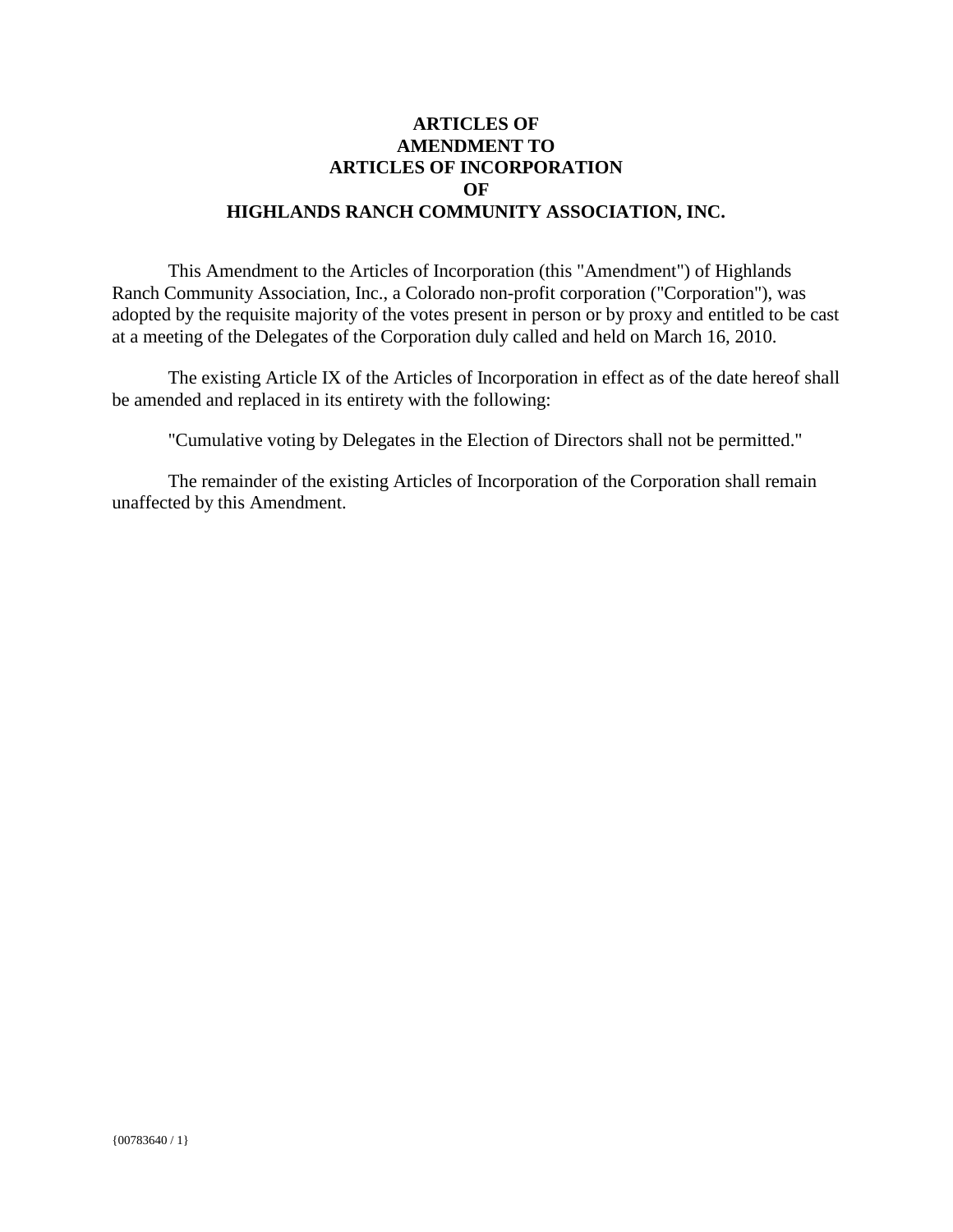#### x. BYLAWS

The Association shall have the power to make and alter Bylaws, not inconsistent with these Articles of Incorporation or with the laws of the State of Colorado or with the Community Declaration, for the administration and regulation of the affairs of the Association.

# XI. AMENDMENT OF ARTICLES

The Association may amend these Articles of Incorporation from time to time in accordance with applicable terms of the Colorado Revised Nonprofit Corporation Act by vote of Delegates and in accordance with the provisions in the Community Declaration for approval of amendments by the FHA or VA and/or by First Mortgagees and so long as the Articles of Incorporation as amended contain only such provisions as are lawful under that Act and so long as the Articles of Incorporation as amended shall not be contrary to or inconsistent with any provision of the Community Declaration.

# XII. INDEMNIFICATION OF CORPORATE OFFICIALS

In addition to indemnification provided for in the Bylaws of the Association, and indemnity or insurance coverage the Association may obtain and except as otherwise provided in the Community Declaration, the Association shall indemnify corporate officials to the full extent permitted by applicable Colorado law.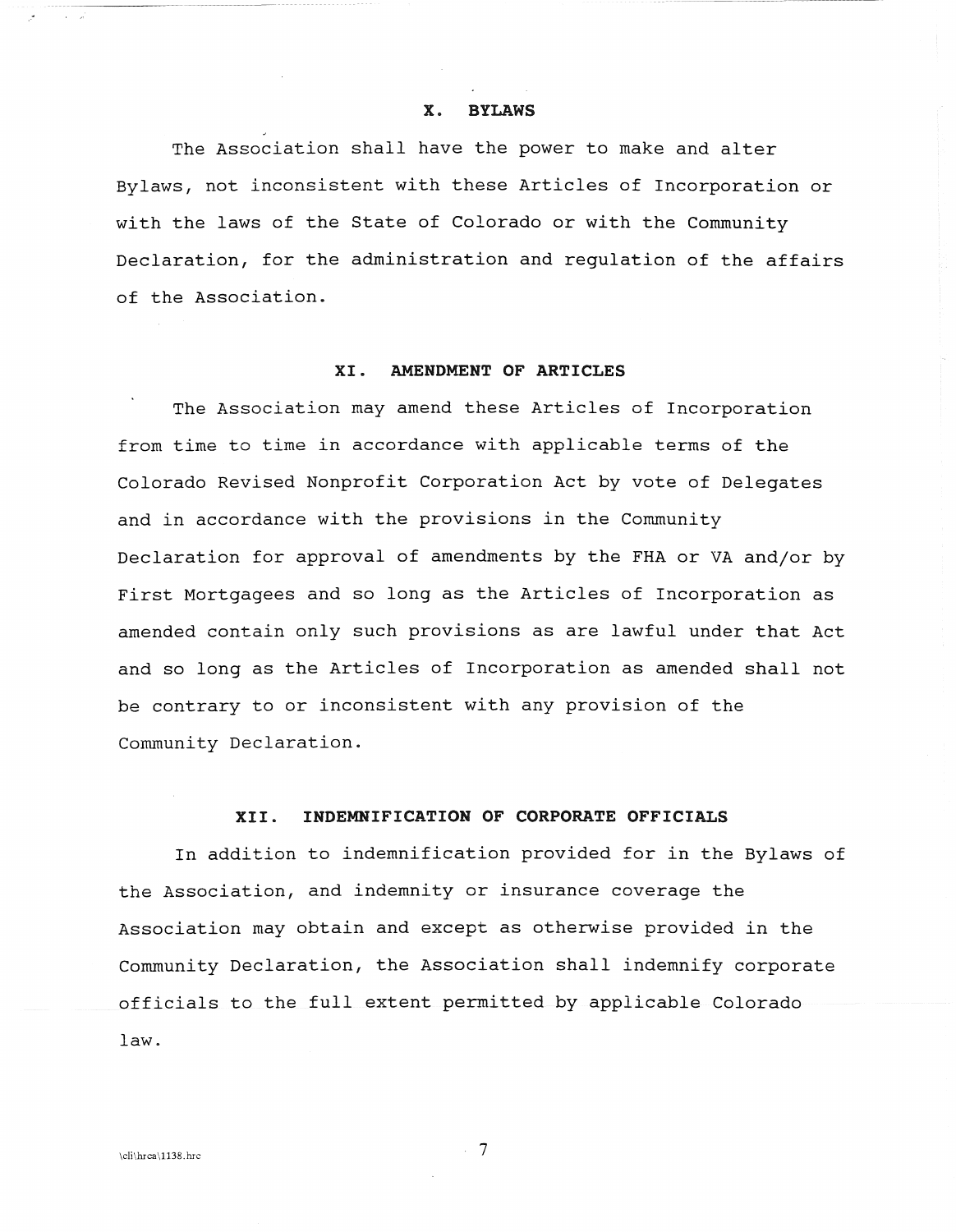#### XIII. LIMITATIONS ON LIABILITY

Except as otherwise provided in the Community Declaration, the following provisions shall apply:

(a) Breach of Fiduciary Duty. A Director shall have no personal liability to the Association or its members for monetary damages for breach of fiduciary duty as a Director; except that this provision shall not eliminate the liability of a Director to the Association or to its members for any breach of the Director's duty of loyalty to the Association or to its members, acts or omissions not in good faith or which involve intentional misconduct or a knowing violation of law, acts specified in CRS §7-128-403, or any transaction from which the Director directly or indirectly derived an improper personal benefit. This provision shall not eliminate the liability of a Director to the Association or to its members for monetary damages for any act or omission occurring before the date when this provision became effective.

(b) Obligations of Association. The Directors, officers, employees and members of the Association shall not, as such, be liable for its obligations.

(c) Wanton and Willful Acts. Directors shall not be liable for actions taken or omissions made in the performance of corporate duties except for wanton and willful acts or omissions, and as provided for in CRS  $$38-33.3-303(2)(b).$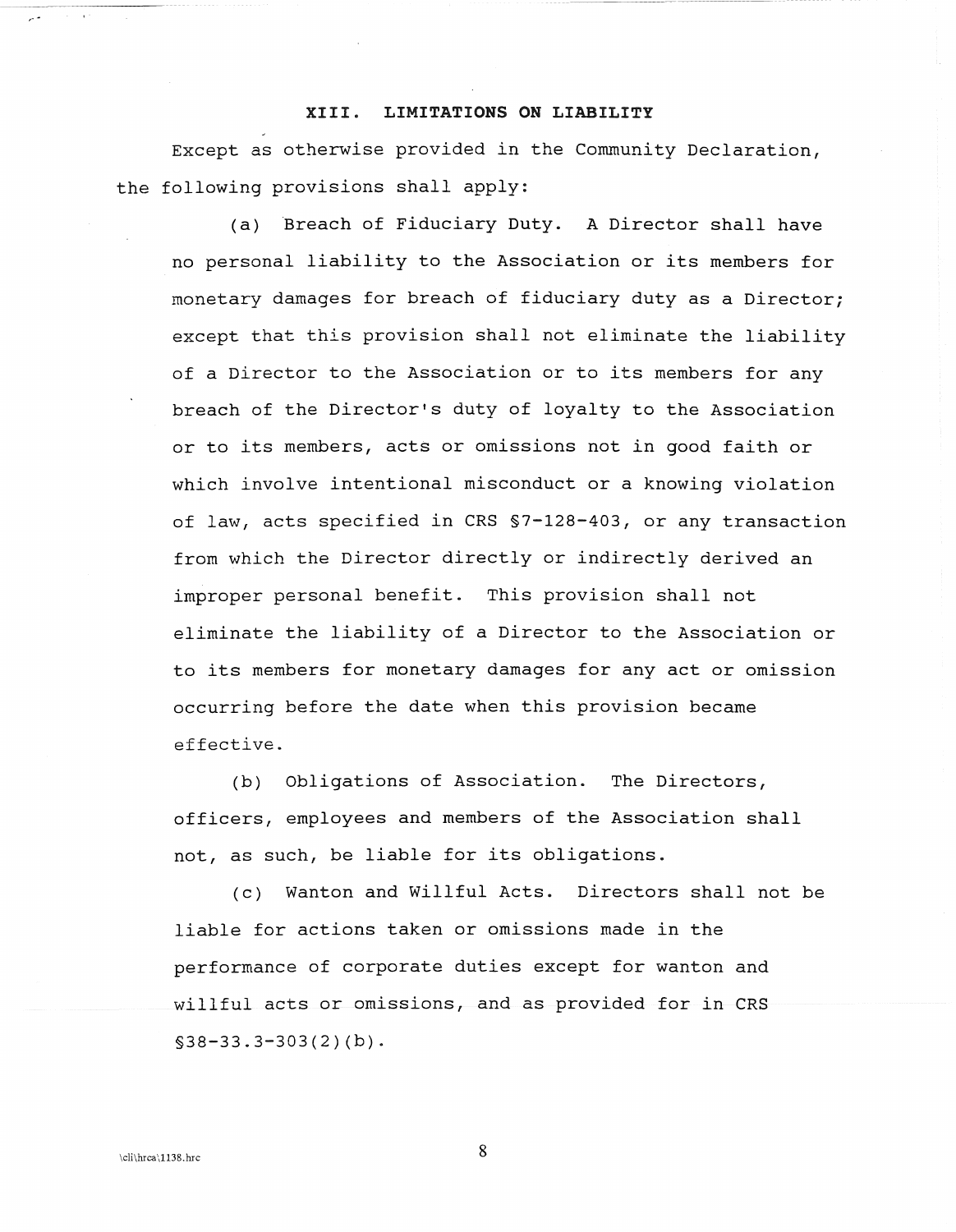#### **XIV. DISSOLUTION**

In the event of dissolution of the Association, the community Association Properties shall, to the extent reasonably possible, be conveyed or transferred to an appropriate governmental agency or agencies, or to a nonprofit corporation, association, trust or other organization, to be used for the common benefit of Owners for similar purposes for which the particular Community Association Property was held by the Community Association. To the extent the foregoing is not possible, the Community Association Properties shall be sold or disposed of and the proceeds from the sale or disposition shall be distributed to Owners of Privately Owned Sites in accordance with the provisions of the Community Declaration relating to dissolution of the Association.

4. These Restated Articles Of Incorporation with Amendments were adopted by a vote of the Delegates and the date of the meeting of Delegates at which these Articles were adopted was October 20, 1998, a quorum was present at the meeting, and the amendment received at least two-thirds (2j3rds) of the votes which Delegates present at such meeting or represented in proxy at such meeting were entitled to cast.

**IN WITNESS WHEREOF,** these Restated Articles of Incorporation with Amendments are executed this  $\mathcal{Q}^{\mathcal{O}'}$  day of  $\mathcal{O}_c$  to be *r* 1998.

ATTEST: nderson, retary

ASSOCIATION, INC.  $B_Y: \mathcal{Q}$ 

HIGHLANDS RANCH COMMUNITY

Allen E. Chapman,<br>President